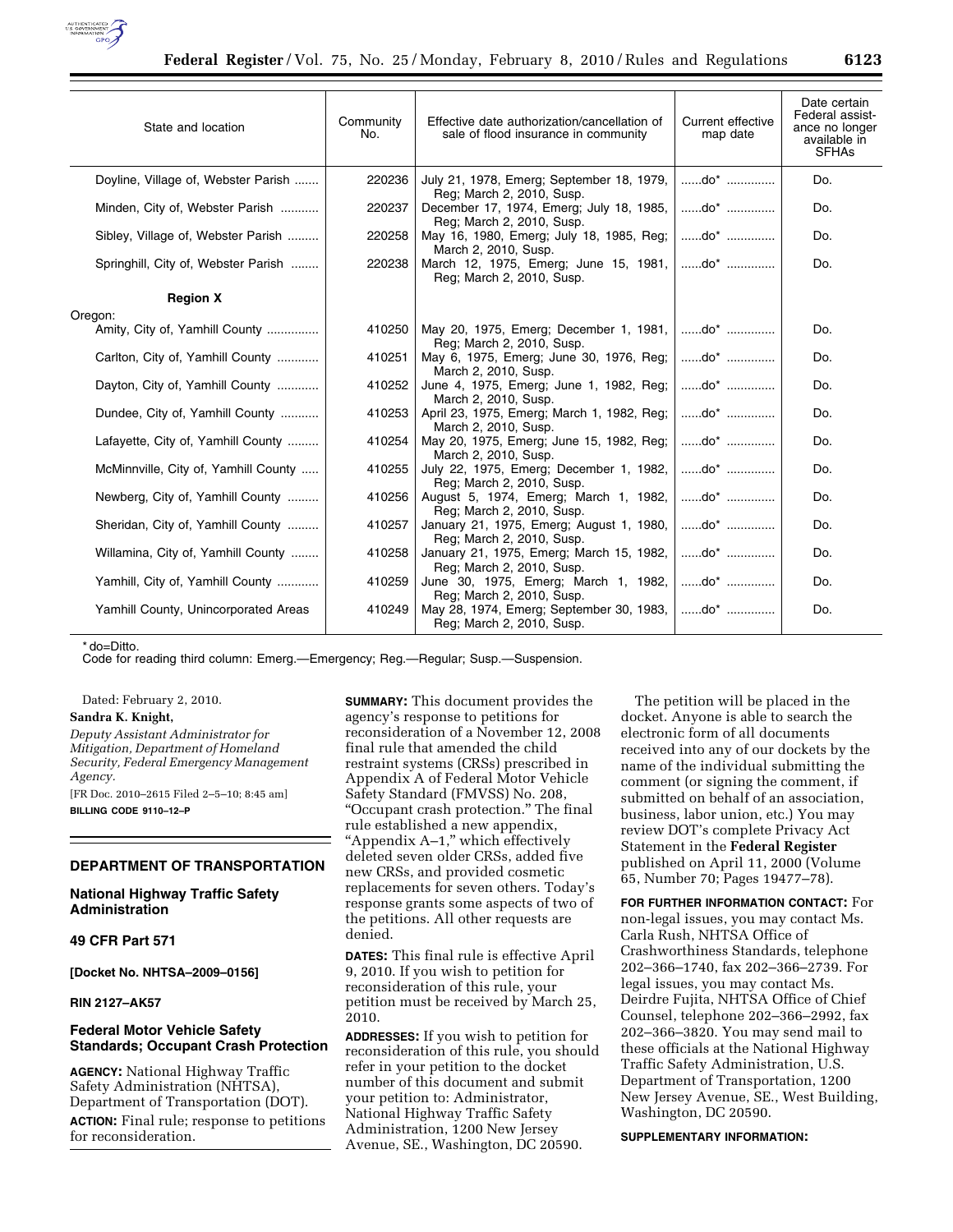## **Table of Contents**

- I. Overview
- II. Background
- III. Petitions for Reconsideration
- IV. Final Rule; Agency Response to Petitions V. Technical Clarifications
- VI. Rulemaking Analyses and Notices

### **I. Overview**

This document responds to petitions for reconsideration of a November 12, 2008 final rule<sup>1</sup> that updated Appendix A of FMVSS No. 208. The appendix lists CRSs that the agency uses in compliance testing of advanced air bag systems. The November 12, 2008 final rule replaced a number of older CRSs with those that are more available and more representative of the CRSs currently on the market. Today's document grants a petition to exclude small vehicle manufacturers from the phase-in schedule of the final rule, grants the Alliance's request to change the car bed model number designation, and adds the Evenflo Tribute 381xxx to the appendix. All other requests are denied.

## **II. Background**

On May 12, 2000, NHTSA issued a final rule for advanced air bags (''Advanced Air Bag Rule'') that amended FMVSS No. 208 to, among other things, minimize injuries to small adults and young children due to air bag deployment.2 Under the Advanced Air Bag Rule, in order to minimize the risk to infants and small children from deploying air bags, vehicle manufacturers may suppress an air bag in the presence of a child restraint system (CRS) or provide a low risk deployment (LRD) system. To minimize the risk to children, manufacturers relying on an air bag suppression or LRD system must ensure that the vehicle complies with the suppression or LRD requirements when tested with the CRSs specified in Appendix A of the standard. As part of ensuring the robustness of automatic air bag suppression and LRD systems, the CRSs in the appendix represent a large portion of the CRS market and CRSs with unique size and weight characteristics. NHTSA stated in the Advanced Air Bag Rule that the list will be updated periodically to subtract restraints that are no longer in production and to add new restraints (65 FR at 30724).

On November 12, 2008, the agency published a final rule that updated

Appendix A to replace a number of older CRSs with those that were more available and more representative of the CRSs currently on the market.3 The final rule continued to call the current appendix "Appendix A," and established an ''Appendix A–1'' consisting of the updated appendix. The revisions made to establish Appendix A–1 included the deletion of seven existing CRSs, the addition of five new CRSs, and cosmetic replacements for seven existing CRSs. The final rule phased-in the use of the Appendix A– 1 CRSs in compliance testing. Under the phase-in, 50 percent of vehicles manufactured on or after September 1, 2009 are subject to testing by NHTSA using Appendix A–1, and all vehicles tested by NHTSA that are manufactured on or after September 1, 2010 are subject to testing using Appendix A–1.

On May 4, 2009, the agency denied a petition for rulemaking from the Alliance that requested, among other matters, that NHTSA commit to amending the list of child restraints in Appendix A every three years and allow manufacturers the option of certifying vehicles to any edition of Appendix A for five model years after the edition first becomes effective.4 We denied the petition because the requests were not conducive to maintaining the appendix, to ensuring child restraints are representative of the current fleet for testing with advanced air bag systems, and were unnecessarily restrictive.

### **III. Petitions for Reconsideration**

The agency received petitions for reconsideration of the November 12, 2008 final rule from: The Alliance of Automobile Manufacturers (Alliance),5 Ford Motor Company (Ford), Evenflo Company, Incorporated (Evenflo), IEE S.A. (IEE), and Vehicle Services Consulting, Inc. (VSCI). The issues raised by the petitioners are summarized below.

*Lead time and phase-in.* The final rule specified that manufacturers must begin certifying 50 percent of their vehicles manufactured on or after September 1, 2009 to Appendix A–1 and all vehicles manufactured on or after September 1, 2010 to Appendix A–1. The Alliance, Ford, IEE and VSCI asked for changes to the phase-in schedule.

*Positioning procedure for car bed testing.* The final rule made no change to the procedures for conducting testing

with the newborn infant dummy installed in the car bed. The Alliance requested that the agency provide a procedure for positioning the infant dummy in the car bed in FMVSS No. 208.

*Changes to car bed model number designation.* The final rule adopted the Angel Guard Angel Ride Car Bed AA2403FOF in the final rule. The Alliance requested that the agency change the model designation to be less specific.

*Replacement seats.* The final rule revisions to the appendix included the deletion of seven existing CRSs, the addition of five new CRSs, and cosmetic replacements for seven existing CRSs. Evenflo petitioned for removal of four Evenflo-manufactured seats and suggested the incorporation of replacement seats that are currently in production.

In addition to the petition for reconsideration issues, the Alliance requested clarification on the use/ removal of three CRSs.

## **IV. Final Rule; Agency Response to Petitions**

## *a. Lead Time and Phase-In*

The November 2008 final rule provided a two-year phase-in, such that 50 percent of vehicles manufactured on or after September 1, 2009 must be certified as meeting FMVSS No. 208 when tested with the CRSs in the revised Appendix A (Appendix A–1), and all vehicles manufactured on or after September 1, 2010 must be so certified. Four organizations, the Alliance, Ford, IEE, and VSCI, submitted petitions for reconsideration of the final rule's lead time and phasein.

The Alliance stated that the lead time specified in the final rule would impose significant cost burden on the industry without any safety benefit, which it said, is especially problematic for them now because the financial resources of the industry are under tremendous strain. The Alliance stated that many manufacturers have already certified their model year 2010 vehicles to the existing Appendix A and that the leadtime and phase-in contained in the final rule would require a costly recertification of those vehicles. In a February 27, 2009 letter to the agency, the Alliance provided supplemental information on its petition. It estimated that recertifying vehicles in accordance with the phase-in schedule set forth in the final rule would lead to aggregate incremental costs for five companies to be \$526,120 from that date until September 1, 2009 and an additional

<sup>1</sup> 73 FR 66786; Docket No. NHTSA–08–0168.

<sup>2</sup> 65 FR 30680; Docket No. NHTSA–00–7013; responses to petitions for reconsideration, 66 FR 65376; Docket No. NHTSA 01–11110, 66 FR 65376; Docket No. NHTSA 01–11110.

<sup>3</sup> 73 FR 66786; Docket No. NHTSA–2008–0168. 4 84 FR 20445; Docket No. NHTSA–2009–0064.

<sup>5</sup>Alliance members at the time of the petition included: BMW Group, Chrysler LLC, Ford Motor Company, General Motors, Jaguar/Land Rover, Mazda, Mercedes-Benz USA, Mitsubishi, Porsche, Toyota, and Volkswagen.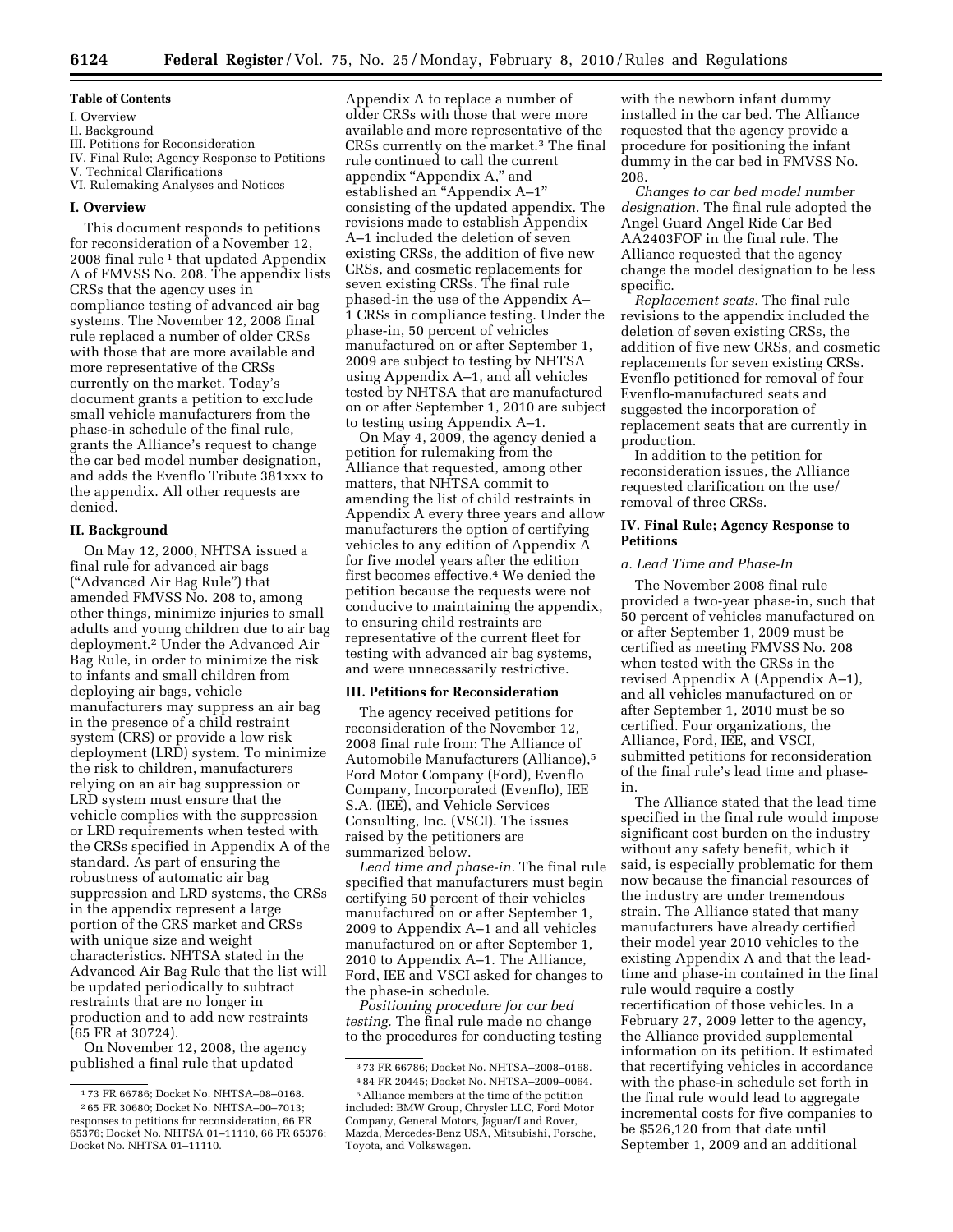\$679,720 between September 1, 2009 and September 1, 2010. The Alliance stated in its petition that the certification testing specified in the final rule can require in excess of 1,500 individual child restraint installations, taking over 20 days to complete with high confidence. Based on this extensive testing, the Alliance stated that the burden placed on industry is very significant and there is little to no safety benefit estimated. Therefore, the Alliance petitioned that NHTSA postpone and extend the phase-in to three years on a schedule of 20 percent of vehicles built on or after September 1, 2010, 50 percent of vehicles built on or after September 1, 2011 and 100 percent of vehicles built on or after September 1, 2012.

Ford, an Alliance member, also stated that the lead time and phase-in schedule is not sufficient. Ford submitted confidential information detailing a typical vehicle test plan with associated costs to conduct tests necessary to demonstrate compliance with the passenger air bag suppression requirements of FMVSS No. 208.

IEE petitioned for a one-year delay of the current phase-in schedule. IEE stated that it has been the agency's position that the compliance date for changes to Appendix A would be the next model year introduced one year after publication of a final rule modifying Appendix A. IEE stated that NHTSA did not publish the final rule modifying Appendix A before September 1, 2008, and the current final rule only provides 9 months and 18 days, not a full year. IEE stated that ''[t]he supplier industry can not start on November 12, 2008 with the system calibration and testing for all vehicle models \* \* \* a manufacturer decision has to be taken first in order that the supplier knows which models to focus on for short-term (September 1, 2009) adaptation, and for which models one more year would be available to guarantee certification.'' IEE stated that NHTSA's indicant tests cannot conclude that the changes in the CRS characteristics are not significant enough to alter an advanced air bag system's performance. It noted that only four CRSs were used in this indicant testing with seventeen vehicles. IEE stated that a supplier can only decide if the modified Appendix A–1 alters the system's performance, or not, after having tested all Appendix A–1 CRSs on all vehicle models it is equipping. It suggested that only testing a subset of new CRS, and then concluding there would be no issues with all the new CRS would not be acceptable in view of having to guarantee FMVSS No. 208

compliance. IEE stated that NHTSA's indicant testing "can not be used to motivate an earlier compliance.''

Finally, VSCI was concerned that there is no provision in the final rule for small volume manufacturers (SVMs), and that the final rule phase-in period should not apply to all SVMs. It noted that there are some SVMs that only sell one model in the U.S., which means under the current final rule, those manufacturers would be required to be 100 percent compliant within the first year without any lead time. VSCI suggested that the agency allow "\*  $*$ manufacturers selling fewer than 5,000 vehicles per year in the U.S. \* \* \* [to] wait until the end of the phase-in before having to comply.'' This provision would allow all SVMs to be 100 percent compliant within two years.

#### Agency Response

NHTSA is granting the petition to exclude SVMs from the phase-in schedule of the final rule and is denying all other aspects of the petition concerning lead time. The agency agrees that under the final rule, SVMs with only a single model line would have to be fully compliant with Appendix A–1 a year ahead of larger vehicle manufacturers. We believe this would be unduly burdensome on SVMs. Today's final rule is amended such that SVMs selling fewer than 5,000 vehicles per year in the U.S. may certify to either version of Appendix A until the end of the phase-in.

NHTSA is denying the petitions to change the provisions of the final rule lead time and phase-in schedule for other manufacturers. In the November 2008 final rule, the agency stated its belief that the phase-in effectively balanced the competing considerations in updating the appendix, namely, the need to have a representative list that ensures the compatibility of suppression and LRD systems with CRSs in the field, while maintaining some stability to minimize the certification burden on vehicle manufacturers. Based on our analysis of the petitions for reconsideration, we do not agree with the petitioner's requests for additional lead time and extended phase-in. The Alliance's petition for an additional year of lead time would effectively postpone use of the new Appendix A–1 seats for approximately two years and would only require 20% of the fleet to be certified at that time (or 50% under the IEE petition request). We believe that delaying implementation of Appendix A–1 is in conflict with the agency's goal of moving toward a newer version of the Appendix that would better ensure the CRSs are available and representative of

those in use. Furthermore, the Alliance's additional request to extend the phase-in for three years on top of the additional year of lead time would compound the delay in implementation of the testing and diminish how representative the child seats are during that time period.

In response to IEE, we note that our decision on lead time and phase-in was only partially based on testing the agency conducted with new vehicles and new child restraints. We acknowledge that our indicant testing was not all-inclusive (i.e., it did not test every type of CRS with every model of vehicle in the current fleet); however, it was considered as an indicator of general performance that could be anticipated by the use of CRSs in Appendix A–1. Our indicant testing used 4 representative CRSs and 17 new vehicles equipped with current suppression systems.6 The testing identified no compliance issues or challenges with the new seats, and bolstered the agency's expectation that new vehicles would readily identify the CRSs without needing redesign and recalibration. It was also consistent with GM's comments to the notice of proposed rulemaking 7 where GM stated, ''Neither our warranty data or the feedback we receive through our continuous and close involvement with the Child Passenger Safety (CPS) community indicates that there are any child restraints in use that do not properly classify in our vehicles when used in the field.''

The intention in providing a phase-in in the final rule was, in part, to provide vehicle manufacturers the flexibility of selecting vehicles that could readily comply with the new appendix in the first year and delay more challenging vehicle models, if they existed, to the following years. None of the petitioners provided any evidence that any of the vehicle models would need redesign or recalibration.

We are not persuaded by IEE's arguments for an additional year of lead time because of a perceived conflict between the final rule and the agency's past position on implementation dates, and the fact that the rule only provides 9 months and 18 days for certification. Only half of a vehicle manufacturer's production needs to comply with the first year of the phase-in. Vehicle manufacturers can minimize recertification burdens by certifying their new model year 2010 vehicles to Appendix A–1 to meet the required

 $^{\rm 6}$  See test report provided in the docket for this final rule.

<sup>7</sup> Docket No. NHTSA–2007–28710–0016.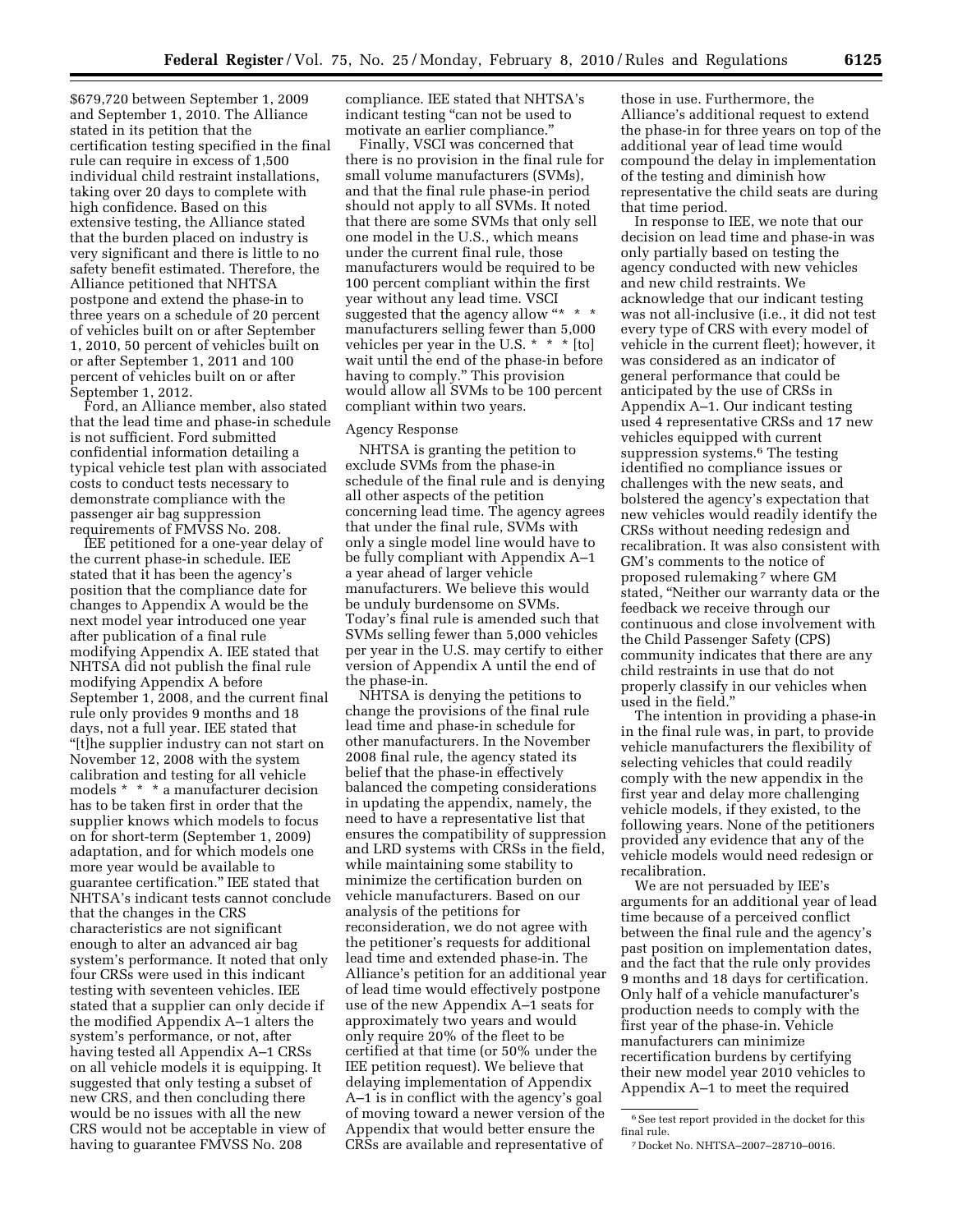percentage of vehicles that must be certified using Appendix A–1 for the first year of the phase-in. The effective date and phase-in schedule apply to all vehicles, without differentiation between new and ''carryover'' models (these are vehicles that were previously certified to the existing Appendix A). A manufacturer may choose to have new vehicle models, carryover models, or both, comprise the 50 percent phase-in requirement. The lead time and phasein schedule adopted in the final rule allow vehicle manufacturers to carryover a large percentage of its vehicles for a year to alleviate recertification burdens.

## *b. Positioning Procedure for Car Bed Testing*

The November 12, 2008 final rule did not make amendments to positioning the newborn infant dummy in the car bed. It was also not discussed in the notice of proposed rulemaking or in the comments in response to that notice. Section S20.2.3 of FMVSS No. 208 currently states: "(c) Position the 49 CFR Part 572 Subpart K Newborn Infant dummy in the car bed by following, to the extent possible, the car bed manufacturer's instructions provided with the car bed for positioning infants.''

The Alliance petitioned for a new positioning procedure for placing the newborn infant dummy in the Angel Guard Angel Ride AA2403FOF car bed. It noted that when the dummy's head is contained within the car bed, the dummy's legs/feet rest on the opposite edge of the CRS. The Alliance noted that the Angel Guard Angel Ride AA2403FOF car bed is designed for a child up to 5 pounds. The Alliance requested that NHTSA provide a positioning procedure such that the dummy's head is contained inside the CRS and its legs/feet are allowed to rest on the opposite edge of the CRS. The Alliance suggested this could be included in FMVSS No. 208 or included as a footnote to Appendix A–1.

#### Agency Response

NHTSA is denying the Alliance petition to adopt a positioning procedure for the newborn infant dummy in the car bed. The newborn infant dummy only weighs approximately 7.5 pounds.8 According to the label on the car bed, the bed can accommodate a child up to 9 pounds. We are also unconvinced that the exact position of the newborn infant dummy in the car bed would have any significant effect on FMVSS No. 208

advanced air bag suppression testing. The distribution of where the newborn infant dummy weight is applied to the seat will not change significantly. The Alliance has not provided any data demonstrating that there are practical issues with the exact positioning of the newborn infant dummy in this car bed and we are unconvinced that sensing systems are not robust enough to accommodate small weight shifts within the carrier.

## *c. Changes to Car Bed Model Number Designation*

The final rule adopted the Angel Guard Angel Ride AA2403FOF car bed in Appendix A–1. In its petition, the Alliance noted that the model designation specified in the final rule for this car bed is no longer available. According to the Alliance, it contacted the manufacturer of this product and learned that the first two characters in the model number are for packaging and minor product changes that would not change its expected performance in FMVSS No. 208 low risk deployment and suppression tests. It also learned that the last three characters refer to the specification of fabric color (also not affecting FMVSS No. 208 performance). Therefore, the Alliance petitioned for the model designation for the Angel Guard Angel Ride infant car bed to be changed from AA2403FOF to xx2403xxx.

## Agency Response

NHTSA is granting the Alliance's petition to change the car bed model number designation. From our contact with the manufacturer,<sup>9</sup> we learned that the first letter of the model number designates the way in which the car bed was packaged and should not have an influence on the performance of the car bed in FMVSS No. 208 CRS testing. The second letter designates small manufacturing changes that would not affect the footprint, and weight of the seat significantly and the last three letters denote that the CRS had the factory option fabric (FOF) installed. The manufacturer reported that the second letter currently changed due to label changes and a re-designed harness. The label changes were made in response to NHTSA's Ease-of-Use program. Because the letters do not represent any feature of the infant car bed that would affect FMVSS No. 208 CRS testing, the agency agrees with the Alliance that there is no need to specify these designations.

## *d. Replacement Seats*

The final rule adopted revisions to the appendix that included the deletion of seven existing CRSs, addition of five new CRSs, and cosmetic replacements for seven existing CRSs. In its petition for reconsideration, Evenflo requested that four Evenflo-manufactured CRSs be removed from Appendix A–1 because they are no longer in production. They include: the Discovery Adjust Right 212, Medallion 254, Right Fit 245, and Tribute V 379xxxx. Evenflo provided three potential replacements for the four CRSs.

# Agency Response

The agency is denying the Evenflo petition. With regard to three out of four of the CRSs, these CRSs (Discovery Adjust Right 212, Medallion 254 and Right Fit 245) were not proposed for deletion in the NPRM and subsequently not deleted in the final rule. The agency purposely left these seats effective in the final rule since they were not targeted for immediate replacement at that time. While replacing these CRSs is presently out of scope of this rulemaking, the agency may consider these suggestions in a future update of Appendix A.

The fourth seat, the Evenflo Tribute V 379xxxx, was a new addition to the appendix. Evenflo suggested that the Tribute 381xxxx would be a viable replacement for the Tribute V 379xxxx. According to Evenflo, the latter CRS went out of production in October of 2008 (shortly prior to the publication of the final rule). This request was also made by the Alliance in its petition for reconsideration. The agency is partially granting this request. See Section V.b. of today's document for the agency's response regarding this CRS.

#### **V. Technical Clarifications**

### *a. Evenflo First Choice 204*

The November 12, 2008 final rule regulatory text of Appendix A–1 did not include the Evenflo First Choice 204 and the preamble was silent about its removal. In its petition, the Alliance requested confirmation that the removal of this CRS was intentional since the CRS was not specifically discussed in the NPRM and was not mentioned in the preamble of the final rule.

### Agency Response

We confirm that the Evenflo First Choice 204 has been removed and is not included in Appendix A–1. In section II.c. of the NPRM (72 FR at 54407), NHTSA requested comment on changing CRSs in Appendix A other than those proposed to be deleted in section II.a. or added in section II.b. The

<sup>8</sup>*http://www.dentonatd.com/dentonatd/pdf/ cami.pdf.* 

<sup>9</sup>See the NHTSA ex-parte memo provided in the docket for this final rule.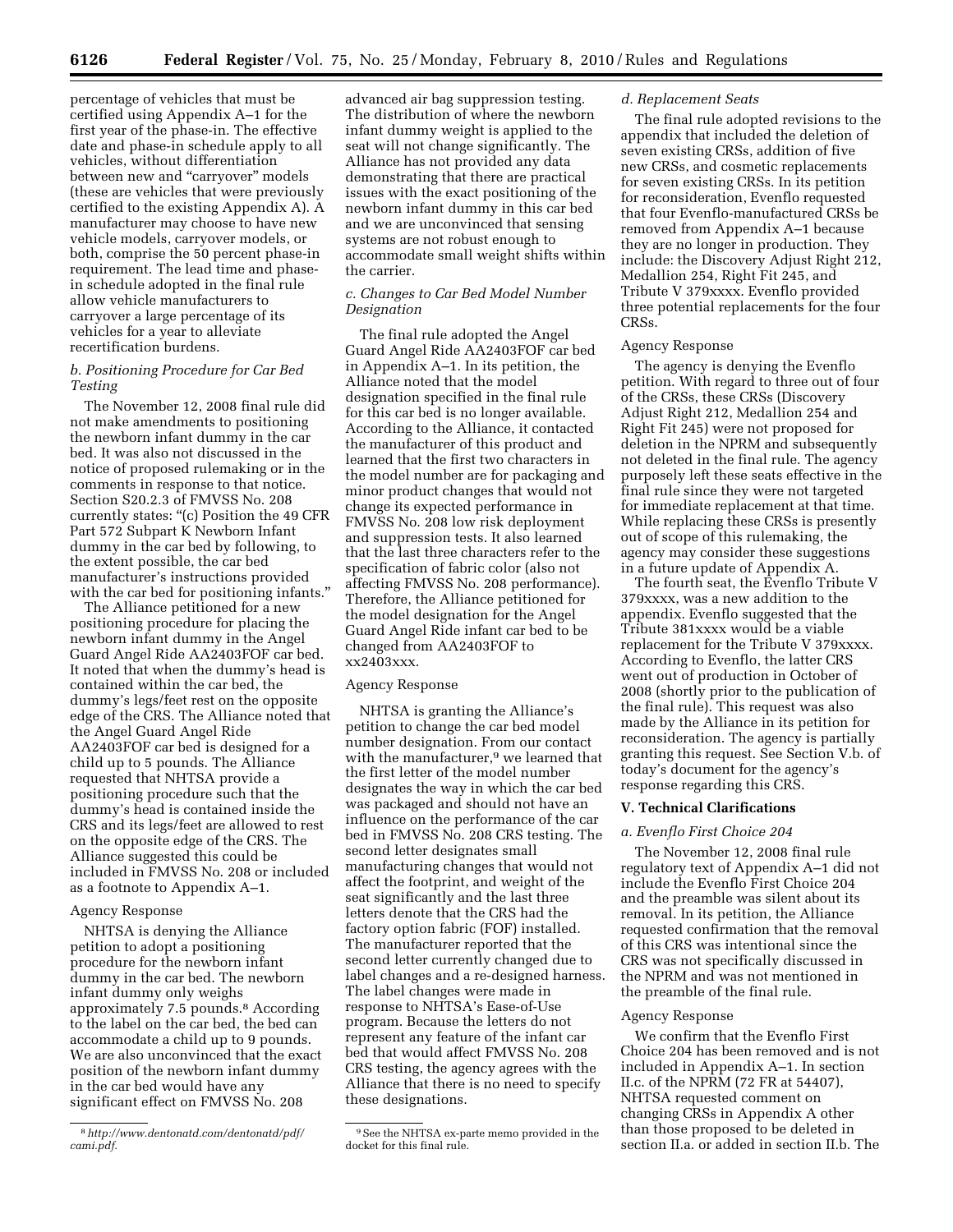changes proposed by section II.c were primarily to update older CRSs in the appendix with newer model CRSs that have the same main physical features as the older restraints. TRW commented that either the Evenflo First Choice 204 or the Evenflo Discovery Adjust Right 212 should be deleted because, aside from the latter having a removable base, they are identical seats. The agency agreed to delete the Evenflo First Choice 204 because this child restraint shares the same shell as the Evenflo Adjust Right. Since FMVSS No. 208 CRS testing is done with and without the base attached, testing with the Evenflo Adjust Right in the ''no base'' mode is the same as testing with the Evenflo First Choice 204. The agency decided to delete the Evenflo First Choice 204 to avoid redundant testing.

## *b. Evenflo Tribute V 379xxxx*

In its February 27, 2009 supplement to its petition, the Alliance stated that it learned, subsequent to its December 2008 petition, that the Evenflo Tribute V 379xxxx was no longer in production after October 2008. The Alliance urged NHTSA to confirm that in view of the seat ''becoming unavailable'' prior to the issuance of the final rule adopting Appendix A–1, vehicle manufacturers will not need to certify compliance of their vehicles using this CRS.10 It said that the agency stated the following on November 19, 2003 regarding unavailability:

Even with diligent review of Appendix A, there may be rare occasions when a new addition of the list becomes unavailable or undergoes a significant design change between the time an amendment is proposed and when it is issued as a final rule. Under this limited circumstance, the agency would not use the unavailable or altered CRS for compliance testing and the manufacturers would likewise be relieved of any burden to procure the CRS or use it to test for suppression. 68 FR at 65179, 65188.

#### Agency Response

The view of the agency expressed in the 2003 statement was explained in and modified by the November 12, 2008 final rule (73 FR at 66795). In the 2008 final rule, NHTSA re-evaluated the statement and determined that it was overtaken by events in today's context. We also determined that the decision as to whether a CRS differs so much on the day of publication of a rule from the CRS that the agency had proposed should be addressed in a rulemaking proceeding. It was not a matter to be assumed that the CRS would be

removed from compliance testing. Relatedly, while production of the Evenflo Tribute V 379xxxx ceased in October 2008, no data was provided by the Alliance to suggest that the seats were "unavailable for purchase." Thus, we decline to remove the CRS from the appendix.

That being said, we have decided to grant Evenflo's request to include the Evenflo Tribute 381xxxx in the appendix. Both the Evenflo Tribute V 379xxxx and the Tribute 381xxxx have the same footprint and dimensions. The only minor differences are the internal harness adjuster and the number of adjustments for the shoulder belts and crotch strap. We will not replace the Evenflo Tribute V 379xxxx with the Evenflo Tribute 381xxxx, but will instead allow certification testing to be conducted with either CRS. We are allowing this option in this final rule so as not to penalize manufacturers that diligently procured a sufficient supply of the Evenflo Tribute V 379xxxx for testing and have since certified vehicles to the final rule. The agency will permit this unique option since both CRSs would provide an equivalent level of safety for the purposes of FMVSS No. 208 testing.

### *c. Cosco Arriva 22–013PAW*

In its February 27, 2009 supplement to its petition, the Alliance reported that Dorel Juvenile Group (DJG), the manufacturer of the Cosco Arriva 22– 013PAW, has indicated that the CRS is no longer in production due to the unavailability of its base, No. 22– 999WHO. The Alliance urged NHTSA to confirm that in view of the seat ''becoming unavailable'' prior to the issuance of the final rule adopting Appendix A–1, vehicle manufacturers will not need to certify compliance of their vehicles using this CRS.

### Agency Response

The agency does not concur with the Alliance's reliance on the statement of the 2003 final rule for the reasons given above regarding the Cosco Arriva 22– 013PAW. Further, the agency received information from the manufacturer that the base, No. 22–999WHO would be put back in production for FMVSS No. 208 testing.11 Accordingly, the request is denied.

# **VI. Rulemaking Analyses and Notices**

## *Executive Order 12866 (Regulatory Planning and Review) and DOT Regulatory Policies and Procedures*

This rulemaking document was not reviewed by the Office of Management and Budget under E.O. 12866. It is not considered to be significant under E.O. 12866 or the Department's Regulatory Policies and Procedures (44 FR 11034; February 26, 1979). The costs and benefits of advanced air bags are discussed in the agency's Final Economic Assessment for the May 2000 final rule (Docket 7013). The cost and benefit analysis provided in that document would not be affected by this final rule, since this final rule only slightly adjusts the phase-in schedule for SVMs and makes small adjustments to the CRSs used in test procedures of that final rule. The minimal impacts of today's amendment do not warrant preparation of a regulatory evaluation.

#### *Regulatory Flexibility Act*

In compliance with the Regulatory Flexibility Act, 5 U.S.C. 601 *et seq.,*  NHTSA has evaluated the effects of this action on small entities. I hereby certify that this final rule will not have a significant impact on a substantial number of small entities. This rule affects motor vehicle manufacturers, multistage manufacturers and alterers, some of which qualify as small entities. However, the entities that qualify as small businesses will not be significantly affected by this rulemaking because this rule adjusts the phase-in schedule for them, which is a positive impact. These entities are already required to comply with the advanced air bag requirements, so this final rule does not establish new requirements.

#### *Executive Order 13132 (Federalism)*

NHTSA has examined today's final rule pursuant to Executive Order 13132 (64 FR 43255, August 10, 1999) and concluded that no additional consultation with States, local governments or their representatives is mandated beyond the rulemaking process. The agency has concluded that the rulemaking does not have federalism implications because this final rule does not have ''substantial direct effects on the States, on the relationship between the national government and the States, or on the distribution of power and responsibilities among the various levels of government.''

Further, no consultation is needed to discuss the issue of preemption in connection with today's rulemaking. The issue of preemption can arise in connection with NHTSA rules in two

<sup>10</sup>As discussed in Section IV.d. of this document, Evenflo also petitioned for this seat to be replaced with the Evenflo Tribute 381xxxx.

<sup>11</sup>See the NHTSA ex-parte memo provided in the docket for this final rule.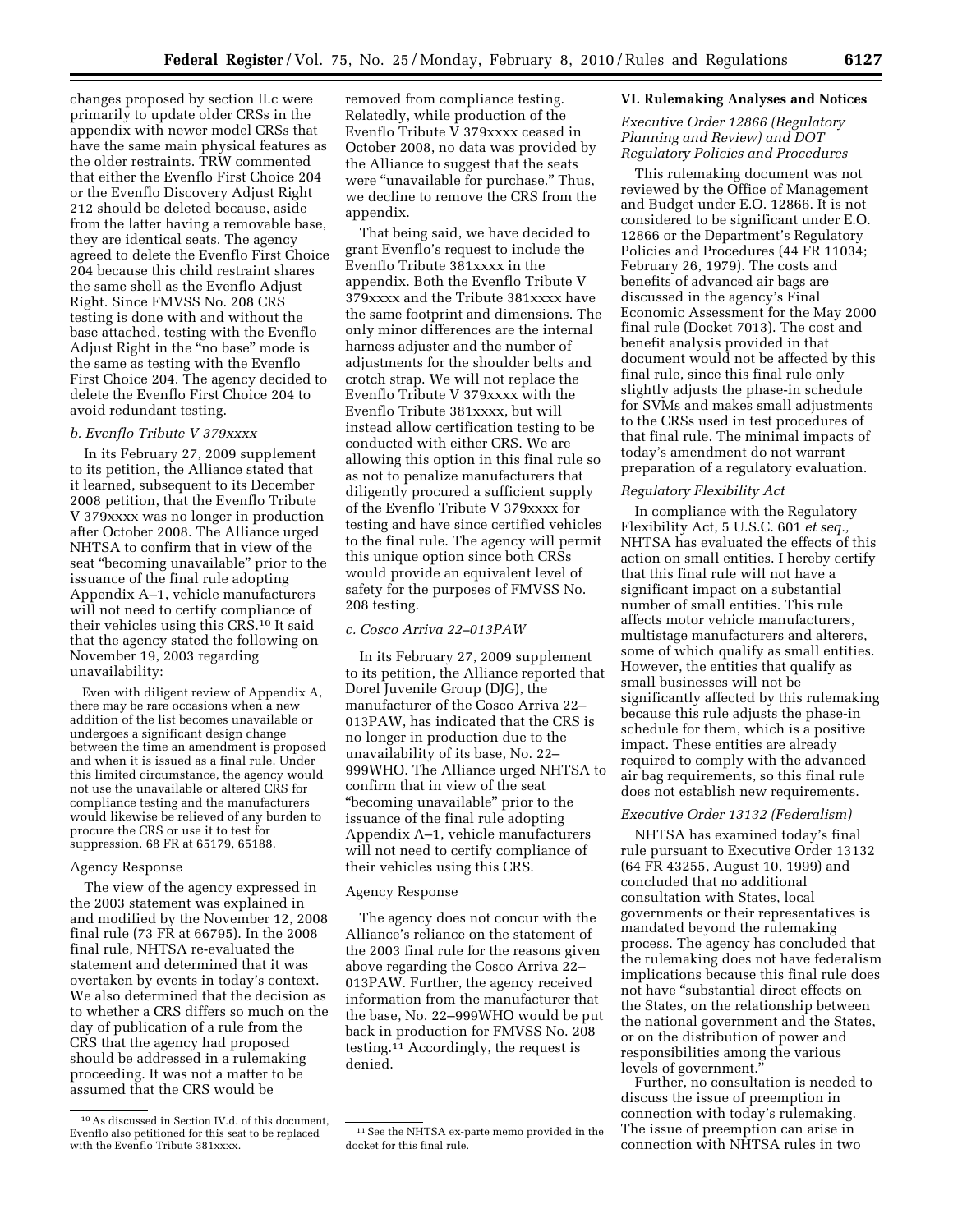ways. First, the National Traffic and Motor Vehicle Safety Act contains an express preemptive provision: ''When a motor vehicle safety standard is in effect under this chapter, a State or a political subdivision of a State may prescribe or continue in effect a standard applicable to the same aspect of performance of a motor vehicle or motor vehicle equipment only if the standard is identical to the standard prescribed under this chapter.'' 49 U.S.C. 30103(b)(1). It is this statutory command that unavoidably preempts State legislative and administrative law, not today's rulemaking, so consultation would be unnecessary.

Second, the Supreme Court has recognized the possibility of implied preemption in some instances, State requirements imposed on motor vehicle manufacturers, including sanctions imposed by State tort law, can stand as an obstacle to the accomplishment and execution of an NHTSA safety standard. When such a conflict is discerned, the Supremacy Clause of the Constitution makes the State requirements unenforceable. See *Geier* v. *American Honda Motor Co.,* 529 U.S. 861 (2000). However, NHTSA has considered the nature and purpose of today's final rule and does not foresee any potential State requirements that might conflict with it. Without any conflict, there could not be any implied preemption.

### *National Environmental Policy Act*

NHTSA has analyzed this final rule for the purposes of the National Environmental Policy Act. The agency has determined that implementation of this action would not have any significant impact on the quality of the human environment.

#### *Paperwork Reduction Act*

Under the Paperwork Reduction Act of 1995, a person is not required to respond to a collection of information by a Federal agency unless the collection displays a valid OMB control number. The November 12, 2008 final rule contained a collection of information because of the phase-in reporting requirements. There was no burden to the general public.

The November 12, 2008 final rule required manufacturers of passenger cars, multipurpose passenger vehicles, trucks, and buses having a GVWR of 3,856 kg (8,500 lb) or less, to annually submit a report, and maintain records related to the report, concerning the number of such vehicles that meet the FMVSS No. 208 requirements using Appendix A–1 during the phase-in of those requirements. The purpose of the reporting and recordkeeping

requirements is to assist the agency in determining whether a manufacturer of vehicles has complied with the requirements during the phase-in period. Today's final rule has no further reporting or recordkeeping requirements.

### *National Technology Transfer and Advancement Act*

Under the National Technology Transfer and Advancement Act of 1995 (NTTAA) (Pub. L. 104–113), "all Federal agencies and departments shall use technical standards that are developed or adopted by voluntary consensus standards bodies, using such technical standards as a means to carry out policy objectives or activities determined by the agencies and departments.''

There are no voluntary consensus standards that address the CRSs that should be included in Appendix A.

## *Civil Justice Reform*

With respect to the review of the promulgation of a new regulation, section 3(b) of Executive Order 12988, ''Civil Justice Reform'' (61 FR 4729, February 7, 1996) requires that Executive agencies make every reasonable effort to ensure that the regulation: (1) Clearly specifies the preemptive effect; (2) clearly specifies the effect on existing Federal law or regulation; (3) provides a clear legal standard for affected conduct, while promoting simplification and burden reduction; (4) clearly specifies the retroactive effect, if any; (5) adequately defines key terms; and (6) addresses other important issues affecting clarity and general draftsmanship under any guidelines issued by the Attorney General. This document is consistent with that requirement.

Pursuant to this Order, NHTSA notes as follows. The issue of preemption is discussed above in connection with E.O. 13132. NHTSA notes further that there is no requirement that individuals submit a petition for reconsideration or pursue other administrative proceeding before they may file suit in court.

#### *Unfunded Mandates Reform Act*

The Unfunded Mandates Reform Act of 1995 (UMRA) requires Federal agencies to prepare a written assessment of the costs, benefits and other effects of proposed or final rules that include a Federal mandate likely to result in the expenditure by State, local or tribal governments, in the aggregate, or by the private sector, of more than \$100 million annually (adjusted for inflation, with base year of 1995). This final rule will not result in expenditures by State, local or tribal governments, in the

aggregate, or by the private sector in excess of \$100 million annually.

#### *Executive Order 13045*

Executive Order 13045 (62 FR 19885, April 23, 1997) applies to any rule that: (1) Is determined to be ''economically significant'' as defined under E.O. 12866, and (2) concerns an environmental, health, or safety risk that NHTSA has reason to believe may have a disproportionate effect on children. This rulemaking is not subject to the Executive Order because it is not economically significant as defined in E.O. 12866.

#### *Executive Order 13211*

Executive Order 13211 (66 FR 28355, May 18, 2001) applies to any rulemaking that: (1) Is determined to be economically significant as defined under E.O. 12866, and is likely to have a significantly adverse effect on the supply of, distribution of, or use of energy; or (2) that is designated by the Administrator of the Office of Information and Regulatory Affairs as a significant energy action. This rulemaking is not subject to E.O. 13211.

#### *Plain Language*

Executive Order 12866 and the President's memorandum of June 1, 1998, require each agency to write all rules in plain language. Application of the principles of plain language includes consideration of the following questions:

• Have we organized the material to suit the public's needs?

• Are the requirements in the rule clearly stated?

• Does the rule contain technical language or jargon that isn't clear?

• Would a different format (grouping and order of sections, use of headings, paragraphing) make the rule easier to understand?

• Would more (but shorter) sections be better?

• Could we improve clarity by adding tables, lists, or diagrams?

• What else could we do to make the rule easier to understand?

If you have any responses to these questions, please write to us at the address provided at the beginning of this document.

# *Regulation Identifier Number (RIN)*

The Department of Transportation assigns a regulation identifier number (RIN) to each regulatory action listed in the Unified Agenda of Federal Regulations. The Regulatory Information Service Center publishes the Unified Agenda in April and October of each year. You may use the RIN contained in